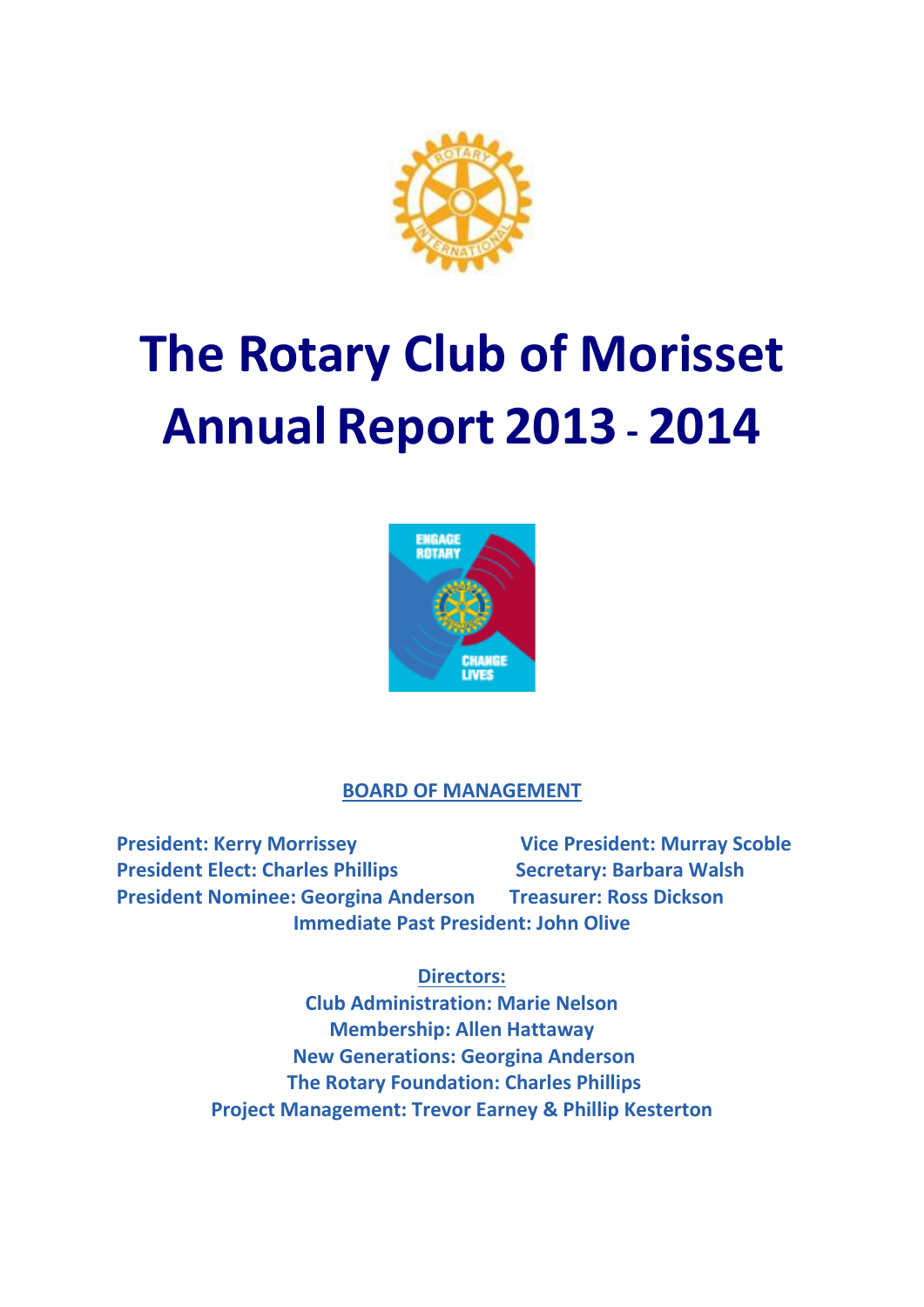#### **PRESIDENT'S REPORT**

This was always going to be an exciting year to be president with an International Convention in our own back yard, but the year proved to be about much more than the Convention. I put together a Year in Review for our final meeting, and I was genuinely astonished at just how much the club has achieved, and how much activity there has been. I believe that we have embraced and fulfilled RI President Ron Burton's theme of Engage Rotary, Change Lives.

We have certainly touched the lives of people here in Morisset, particularly young people; throughout other parts of our District supporting projects like the hay drop for the farmers out west; and in places like Timor Leste, Namibia and the Philippines where we've supported projects.

I think one of the highlights of the year was hosting the Group Study Exchange Team, a group of young professional people from Virginia. And one of the main reasons I saw this as a highlight, apart from the fact that it was a lot of fun, was that almost everyone in the club was involved in that activity one way or another. So that has been the highlight of this year for me; the high level of participation of club members and their partners and families in the various activities. I want to thank all of the members for making this such a successful and fun year.

Another aspect of the year which I have found particularly positive was our high level of engagement with our community partners and Friends of Rotary. We had so much support from others this year, particularly around the Christmas Raffle and our school dinners. We value these partnerships and thank them for their participation.

I want to thank members of the board for their commitment and support. This was the first year that the club ran under the new Directorship titles, and project teams, and while there are still some bugs to iron out, I think it worked well and has established a pattern for future operations.

In the past year we've inducted 5 new members, participated in 5 major dinners, awarded 3 Paul Harris Fellows plus a Sapphire Pin. We've had social activities, promotions and fundraisers. We've had a range of guest speakers from the community, and from within our own club. We've maintained our push to modernise the club, and make ourselves relevant to younger people.

We've had a higher profile in the media, and that's thanks to the efforts of Phillip Kesterton in his work with both the Lakes Mail and local publications, the Cooranbong Gazette and Peninsula Bulletin. We've been dragged kicking and screaming into the world of social media under the "newby" influence of Georgina Anderson. Understanding and participating in social media is imperative if we are to engage younger people in Rotary.

We continue to work at modernising our club and making it more relevant to new and younger members. In doing this however it is important that we don't throw the baby out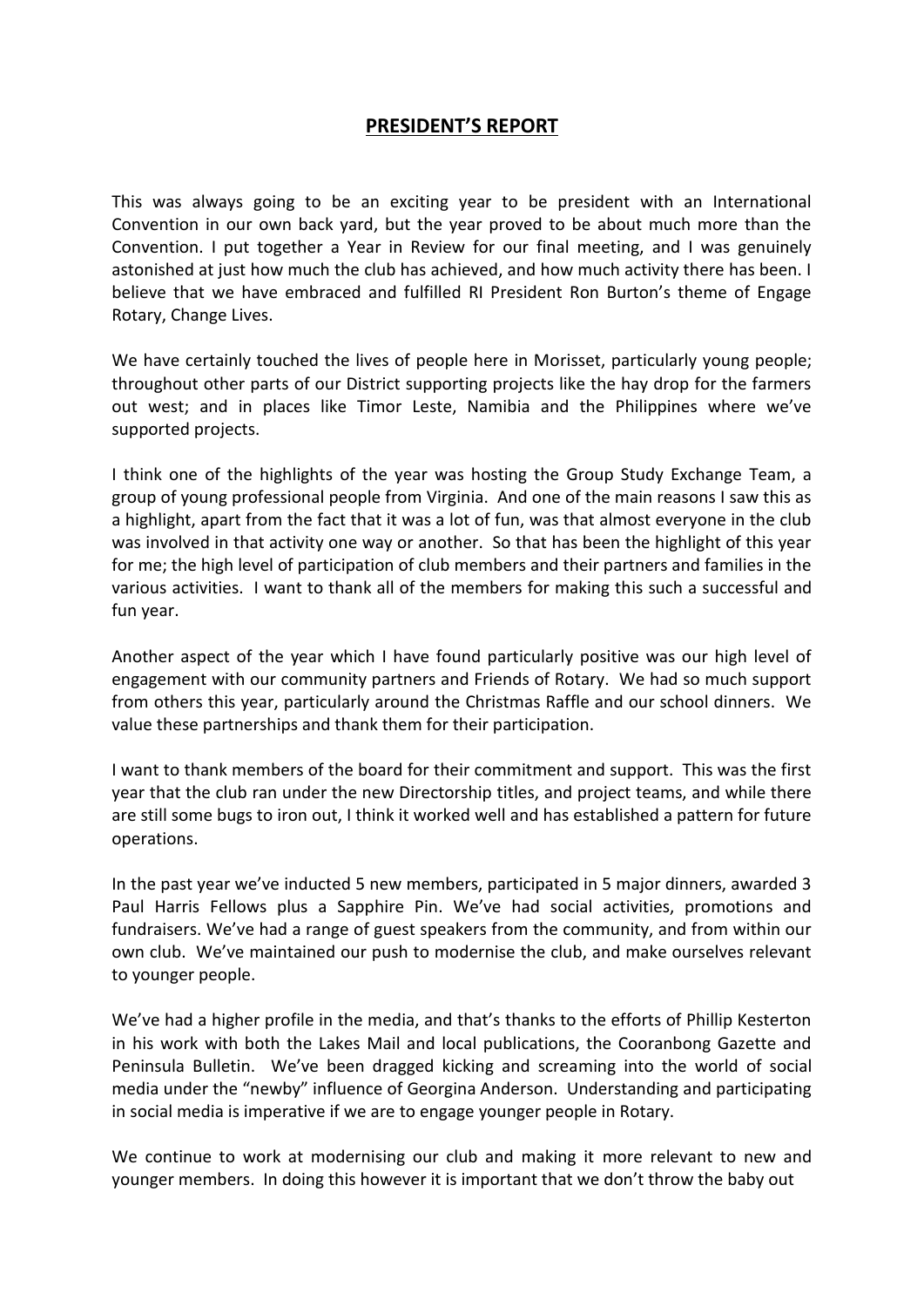with the bathwater, and some traditions are important. We continue to value the presence of our Charter Member, Lyal Lee, who assists us in maintaining some of the traditions, and provides invaluable "corporate memory".

As we enter the new year of 2014-15 I hope that the momentum we have built up over the past year continues and that Morisset Rotary continues to build on our achievements. A big thank you to all members and families for contributing to our success, and best wishes to Charlie and his board for the coming year.

Kerry Morrissey PRESIDENT

#### **COMMITTEE REPORTS**

#### **CLUB ADMINISTRATION: (Marie Nelson, Director)**

**Programs**: Our Board meets monthly and "Project Meetings" (read Club Assemblies) also occur on a monthly basis. Guest speakers, members' "Career" talks & information sessions on a range of worldwide Rotary topics complete our regular meeting activities. We continue to explore various meeting models to better meet contemporary expectations in an Australian environment.

**Social Media:** This has become the key to promoting our club both internally & externally. Photos, weekly news & links to activities are all receiving increased interest. Our Website address & Facebook page are now included in all published material & advertising boards.

**District Conference:** A number of club members were able to enjoy the conference program. As hosts of the visiting Group Study Exchange Team from USA at the time, the few days were quite busy but added to our enjoyment and our understanding of how Rotary clubs function in "the American way".

**Rotary International Convention:** Attendees described this as an enormous learning experience, being exposed to 18,000 Rotarians from all around the world. The House of Friendship displays as well as keynote speakers and breakout groups have all brought new ideas for the further development of our club as we seek to become more relevant to the social environment in the twenty first century.

**Promotion**: Club brochures have been produced and funds have been allocated for monthly articles in local community bulletins. Replacement of our pull-up signs is in the planning stage.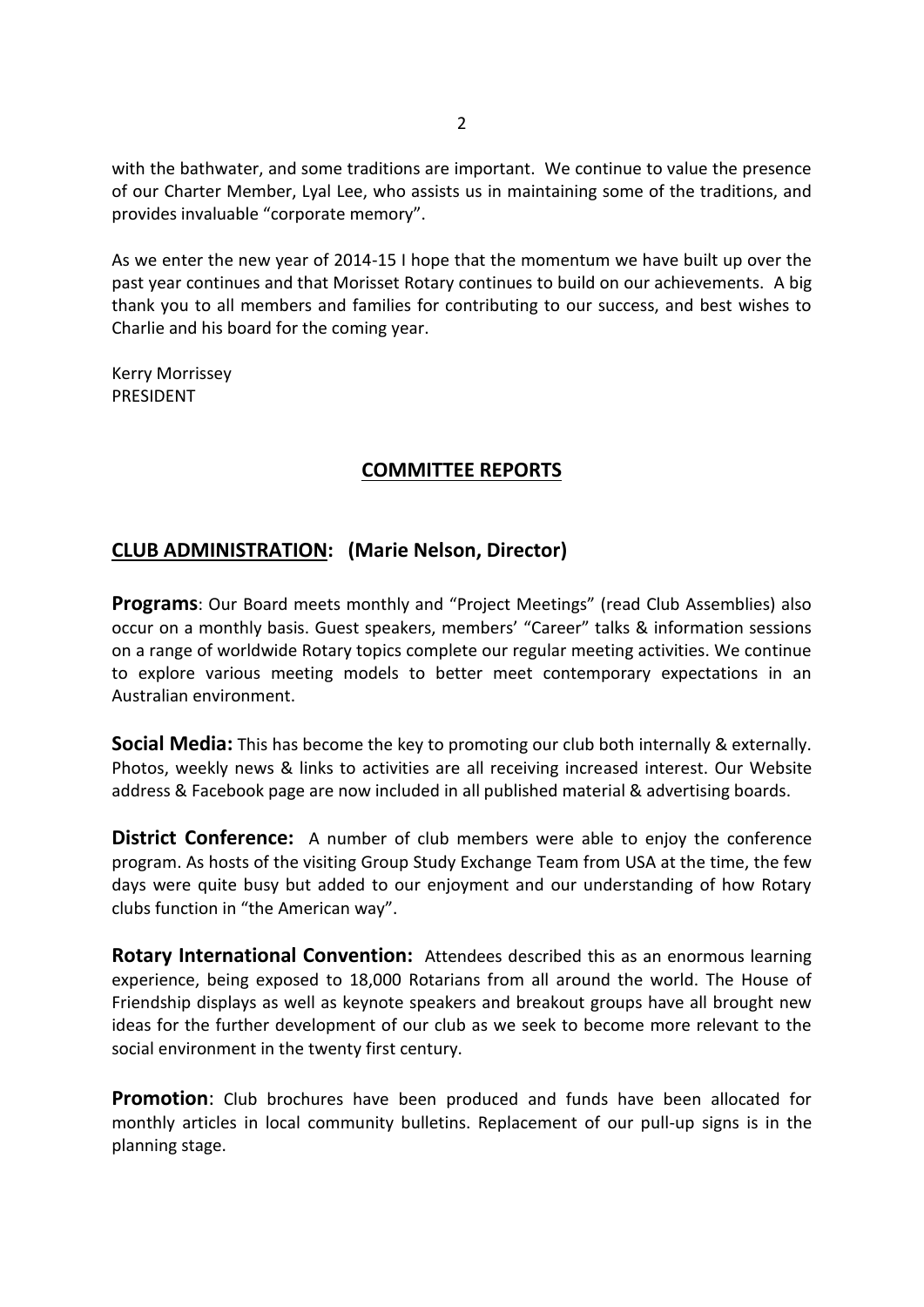**Website:** The club took an important step forward when we set up our first webpage some 4 years ago. Now it's time to do some fine tuning. With growing support available from the Rotary International website and ideas gained from sessions at the International Convention we are ready to go through the process of updating to achieve a more attention catching approach. Our newly formed Technology Committee will go into creative mode as we move into a new Rotary year.

**District Assembly/President Elect Training:** Members of the incoming Board were well represented at these annual "inservice" sessions in preparation for taking on leadership responsibilities in 2014-15.

 $\sim$   $\sim$   $\sim$   $\sim$   $\sim$   $\sim$ 

#### **MEMBERSHIP: (Allen Hattaway, Director)**

**Recruitment**: Interested people are welcome to attend meetings to explore the possibility of becoming members. In late 2013 we welcomed one new member. The success of our Information Night in January was largely due to the club's Facebook page. As a result we have inducted a further four new members in 2014.

**Mentoring:** A new Mentoring Program is being developed, together with a Club Information Package in order to better introduce new members to club practices and the wider world of Rotary.

**Social:** Involvement of families is encouraged not only at Rotary social events but also at our meetings. High School dinners, the Easter family BBQ, Sunset bowls, our Christmas party and outings with GSE guests from USA were just some of the social highlights.

**"The Young Ones":** Although not fully developed, the club is exploring ways to involve a group of young adult students who have shown some interest in Rotary activities. It is hoped that they may form a core group to attract other young people who may eventually become full members of the club.

**Rotary International Convention:** Our members who attended the recent Sydney convention were impressed with the guidelines available on the use of our own website & the amazing amount of material on the RI website. In addition insights were gained into making our club more attractive and relevant to  $21<sup>st</sup>$  century prospective members in all age groups.

 $\sim$   $\sim$   $\sim$   $\sim$   $\sim$   $\sim$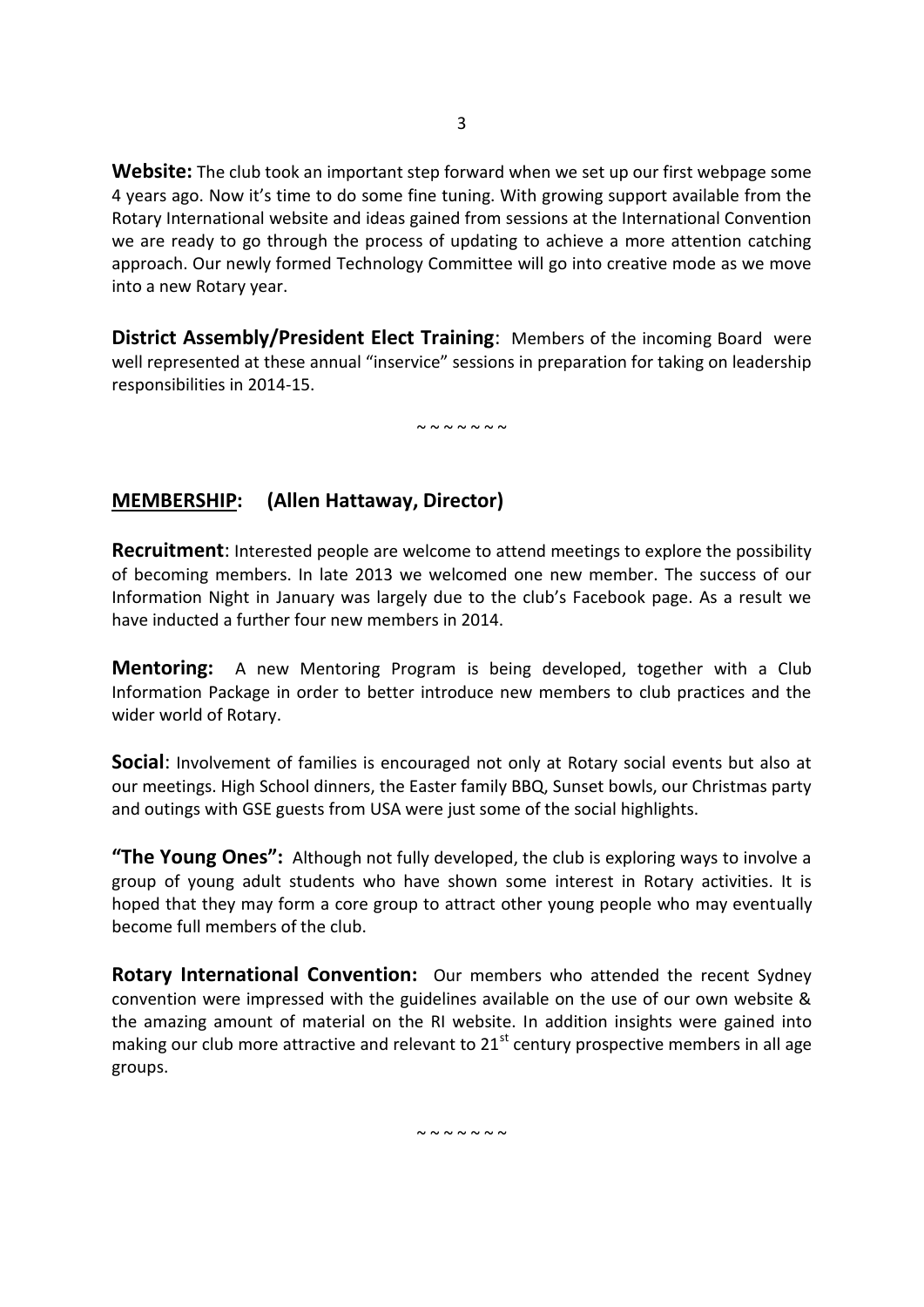#### **NEW GENERATIONS: (Georgina Anderson, Director)**

**Morisset Children's Centre:** Completion of Sustainable Environment Project with grant funding from Lake Macquarie City Council– rainwater tank, fenced vegetable garden, shadecloth & kindy sized garden tools.

**Primary Schools Liaison:** Annual "Service Above Self" Book Voucher Awards to twelve local primary schools. Hunter Life Education Program was funded at Morisset Primary School. "Boards for Learning" were funded at Wangi Wangi Primary School.

**Morisset High School Liaison:** The club rallies about 100 people to support the biannual dinners catered for by Senior Hospitality Classes as part of their annual assessment. The school thanked us by providing a luncheon for GSE visitors & members.

Four Senior Scholarships are provided through Yrs 11 and 12 for students from financially disadvantaged families & Annual Service Above Self Awards for Yrs 7, 8 and 9. Five teachers are selected by the Principal for Excellence in Teaching Awards.

**Rotary Youth Leadership Awards:** Our candidate to RYLA reported a marked increase in her confidence & a readiness to accept more responsibilities in the workplace. Her employer was delighted with the outcome.

**Police Citizens Youth Club:** Doing **"**Time 4 Kids" created interest in the local shopping mall with a Rotarian "behind bars" in prison garb. Donations of "bail" money assist PCYC with their projects.

**Science & Engineering Challenge:** Each year we assist with the supervision at these inter-school competitions. With the loss of their major sponsor this year the club is also donating towards the cost of running this program.

 $\sim$   $\sim$   $\sim$   $\sim$   $\sim$   $\sim$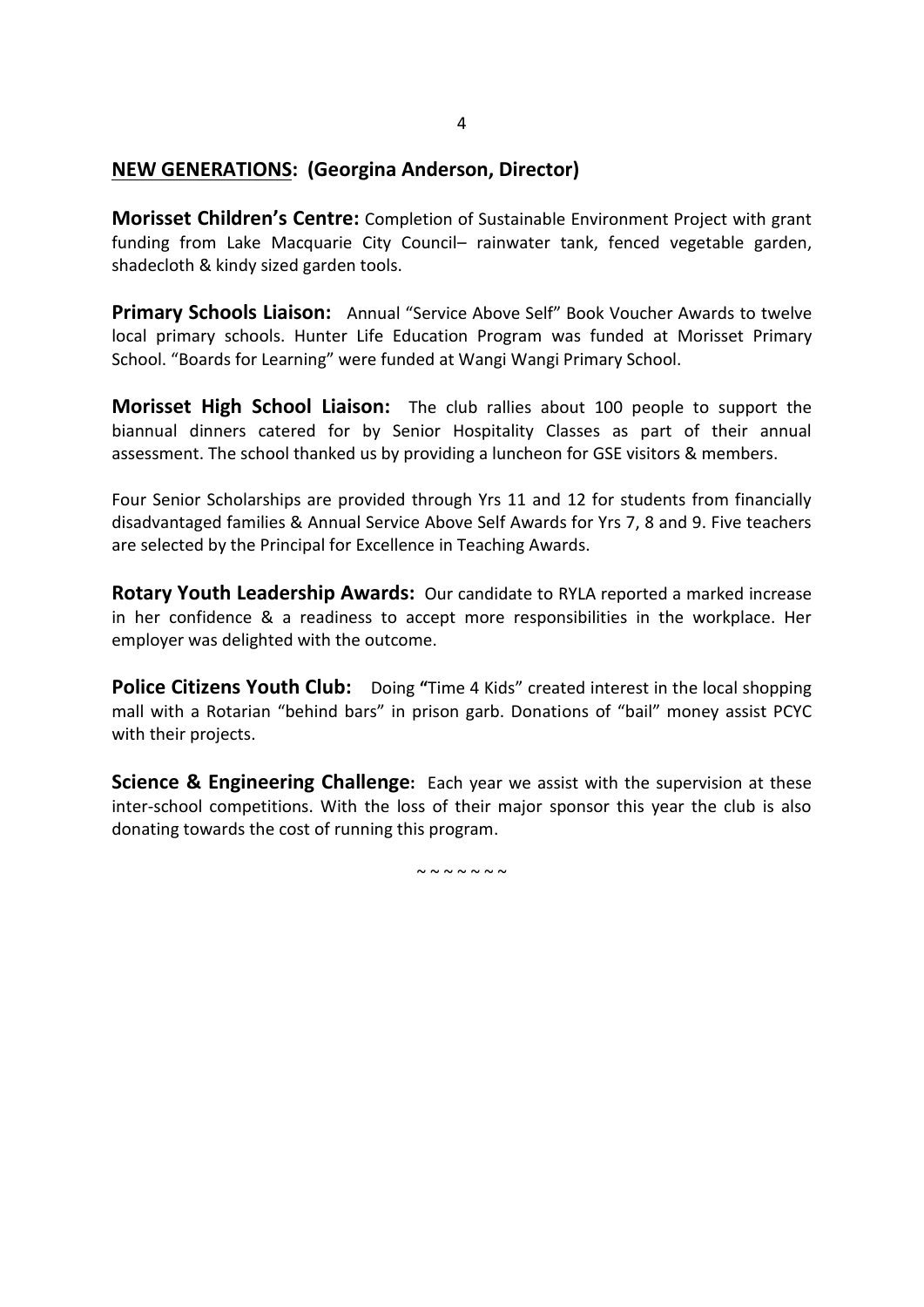### **ROTARY FOUNDATION/INTERNATIONAL PROJECTS: Charlie Phillips (Director)**

**Donations to Rotary International Funds:** Annual donations are made to Polio Plus and The Rotary Foundation. In addition several club members also donate privately via the Centurion program or through the Bequest Society.

**Group Study Exchange:** The study group from USA was hosted by the club this year with a "full on" experience co-incidentally timed with the District Conference.

**Member Training:** Two members have successfully completed the Rotary International Leadership Institute course. The club also qualified to apply for district & global grants with three members having completed the required training.

#### **Support for International Projects**

**Rotary Oceanic Medical Aid for Children (ROMAC):** Seriously ill and deformed children are brought to Australia for treatment and surgery which cannot be provided in their country. Specialists make assessment visits to the country to assess suitability patients.

**Interplast**: Less complicated corrective surgical intervention is provided in countries of origin overseas.

**Rotary Australian World Community Service- RAWCS:** Financial support for Farol School building project in Dili, Timor Leste.

**Timor Leste:** *Fundu Isin-Di'ak ("Good Health Fund"):* The aim is to eradicate lymphatic filariasis and intestinal hook worm infections in Timor Leste. Managed by the Rotary Club of Sydney, the Chairman of the project is Prof. Peter McMinn, infectious disease specialist from Sydney University. Our club assists the Rotary Club of Sydney with funding support for this programme.

**Philippines - Gentle Hands Orphanage:** Donations in kind, skin care, wound dressings, care bears etc. are sent direct to the orphanage. Funds for inoculations for all the children were also donated.

**Namibia - Oonte Village:** Contributions were made towards the construction of an indoor kitchen and a feeding shelter for children. This was completed this year under the oversight of a Rotarians daughter who has been living in the area.

 $\sim$   $\sim$   $\sim$   $\sim$   $\sim$   $\sim$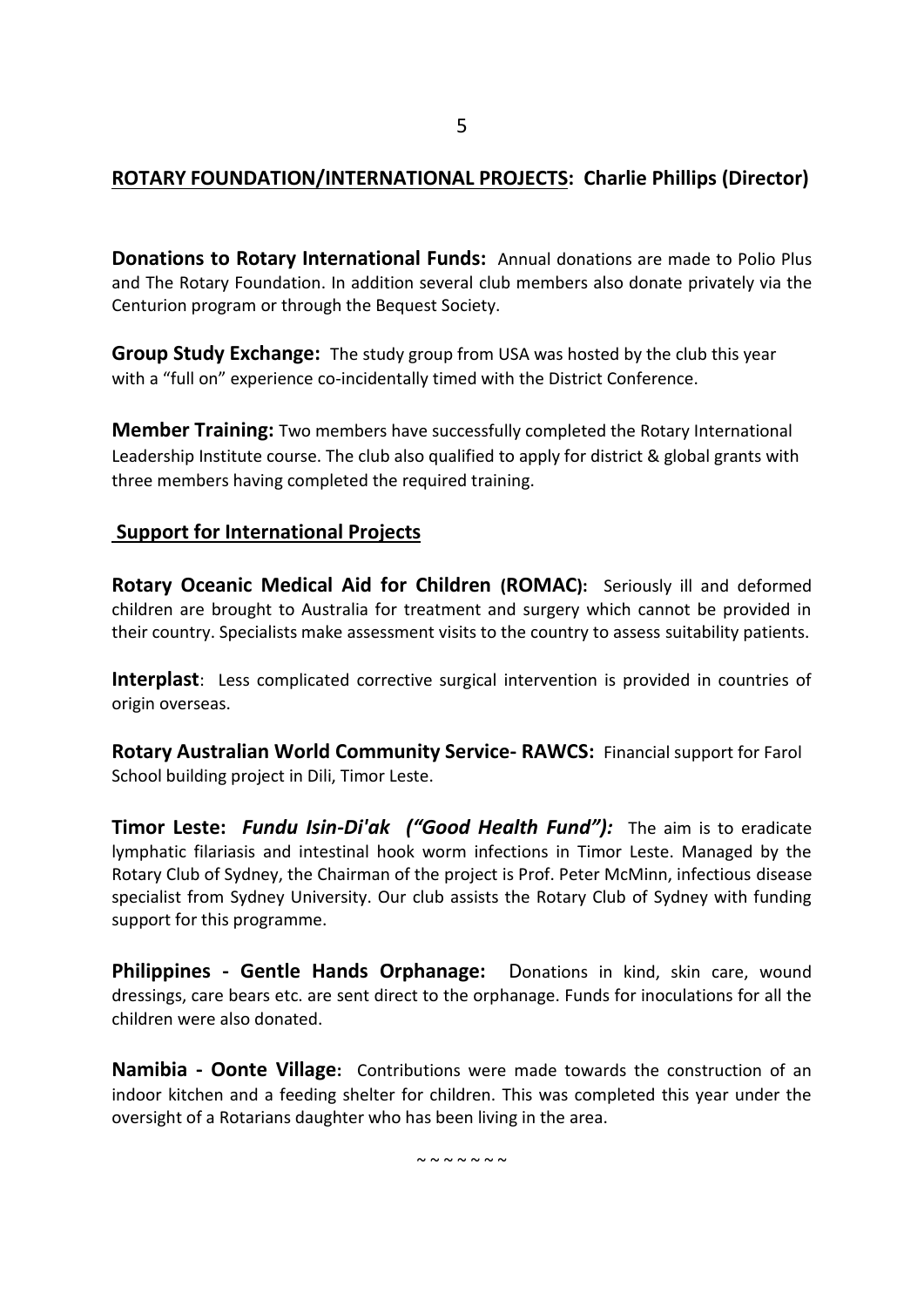## **PROJECT ACTIVITIES AND SUPPORT: (Trevor Earney/Phillip Kesterton)**

**Christmas Trailer Raffle**: Our successful major fund raiser for the year was due to the generous donations from local businesses and the support of many volunteers including our Friends of Rotary team. Thanks to Morisset Plaza management who gives us regular support & welcome for this event where we receive considerable exposure to the wide community.

**Rotary Oceanic Medical Aid for Children (ROMAC) Dinner:** Myuna Bay Sport and Recreation Centre kindly made their dining room available for this fund raising event. Guest speakers from the ROMAC team gave heart-warming accounts of the children they help. We were able to make a substantial donation as a result.

**Loop the Lake:** Frenetic is the best description for the 5-6 hours spent at Morisset's Rotary Park to water and feed some 2000 plus cyclists who take part in the "Loop the Lake" bike ride. Run annually in conjunction with other Rotary Clubs around Lake Macquarie, this event raises significant funds for the John Hunter Children's Hospital.

**Morisset Community Festival:** The ever popular Community Festival Day held at the Morisset Showground was again a great success with several thousand locals enjoying what turned into a perfect spring day. Our BBQ team with volunteers served food from eight o'clock in the morning till mid-afternoon. Another great effort and a worthwhile day of fun.

**"Good Neighbour" Programme:** Although not generally known by the Morisset community, we have a number of refugees who speak little English living locally. A small group of our Rotary ladies are assisting with their English tuition, medical appointments, new baby needs and generally helping them to adjust to our customs and conditions. Both the Anglican & the Uniting churches are also supporting this programme.

**Rotary Australia World Community Service (RAWCS):** It is the club's policy to support certain core beneficiaries each year. One of these is RAWCS. Our donation goes towards the acquisition of a storage shed for more effective distribution of donated goods within the district.

**Australian Rotary Health:** This Rotary organization which supports medical research is also on our annual list of core beneficiaries.

**District Hay Drop:** Our club was among the many clubs that supported the "Hay Drop" in the west of NSW to support Dubbo clubs to help out farmers in crisis from the drought.

**First Aid Training:** Ten club members have recently completed this training so that we can be responsible citizens and quick to act when a problem arises at club activities.

 $\sim$  ~ ~ ~ ~ ~